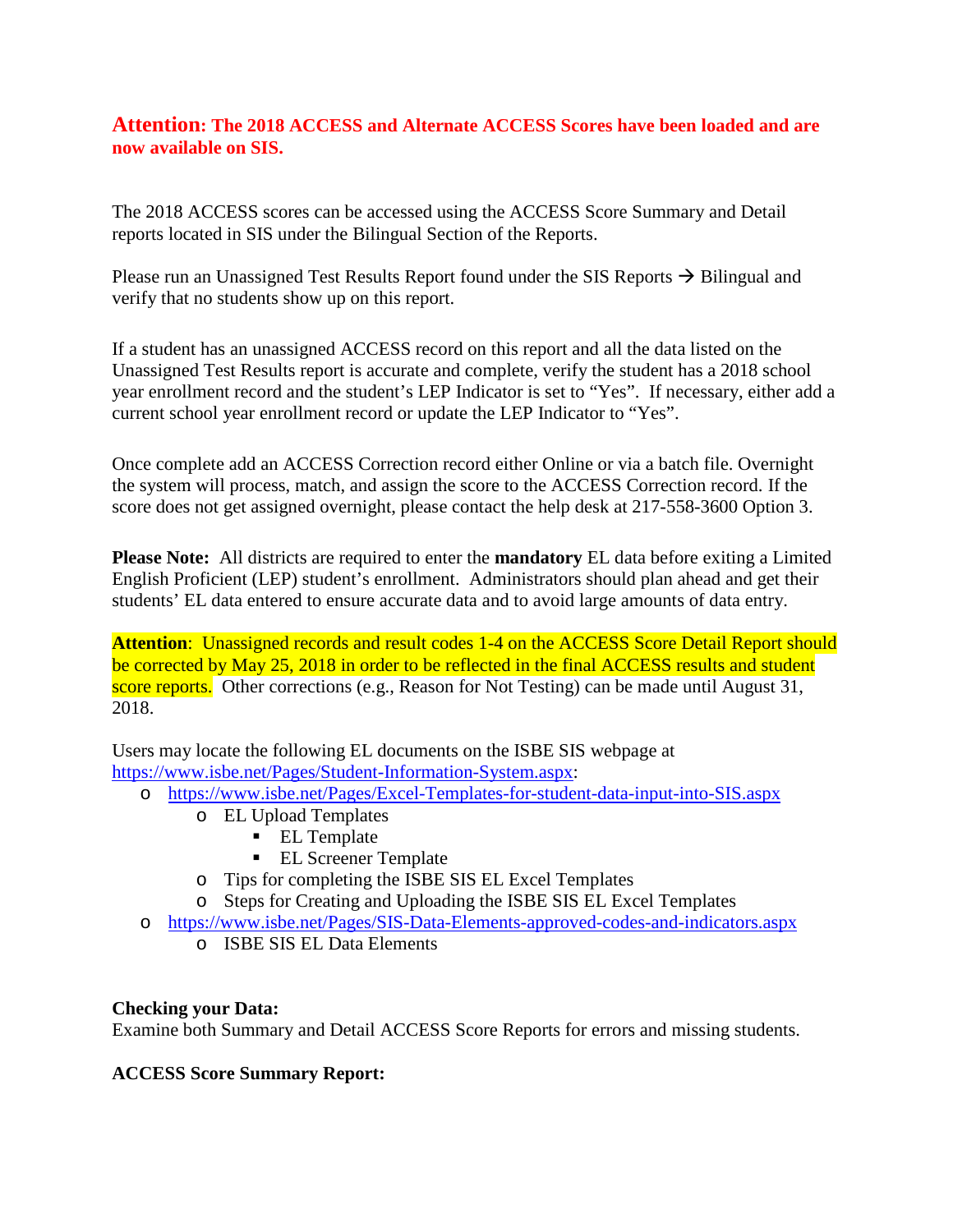Check the total students tested and compare this count to the count of students you know took the test in your school or district. A student that tested in your district needs to be on your ACCESS file in order for their scores to be posted. If an ACCESS score cannot be initially matched by the system to the SIS student record (such as if the test label could not be read correctly), the related ACCESS test score will initially appear unassigned. Proceeding through the ACCESS Correction process will allow the system to match the record and include it in the ACCESS Correction file that will be sent to the vendor.

Once you have added missing students to your report, contact the ISBE Help Desk at 217-558- 3600, Option 3 to have their scores moved to your district.

# **ACCESS Score Detail Report:**

If a student has no score and/or is not included on your Unassigned Test Results Report, but you know they tested, contact the ISBE Help Desk so the score can be located.

If a student did NOT test in your district, please provide the reason code in your ACCESS Correction file or use the ACCESS Correction online functionality in SIS. Contact the ISBE Help Desk for any additional assistance.

# **FAQs:**

### **How do I find out if I have students with scores that are on my districts unassigned list, and how do I match these students to their scores?**

- 1. Login to SIS via IWAS.
- 2. Click Reports on the SIS Home Page.
- 3. Click on the Plus Sign (+) next to Bilingual to expand the selection.
- 4. Click on Unassigned Test Results (under the Detail section),
- 5. Click on Create PDF Report to display report.
- 6. If students are listed on the report, identify if they belong to your district.
- 7. Add or update students that belong to your district in your ACCESS Correction file.
- 8. Wait overnight to allow our matching process to run to attach your students to their scores.
- 9. The following day if the students still appear on the Unassigned Test Results, call the ISBE Help Desk at 217-558-3600, Option 3 and we will help assign the remaining scores to the students' records.

# **How do I verify the ACCESS information for my district in SIS?**

View the ACCESS Score Detail Report in SIS.

- 1. Login to SIS via IWAS.
- 2. Click on Reports on the SIS Home Page.
- 3. Click the Plus Sign (+) next to Bilingual to expand the selection.
- 4. Select the ACCESS Scores Detail Report.
- 5. Select Report Criteria (Click the Sort By dropdown and choose Error).